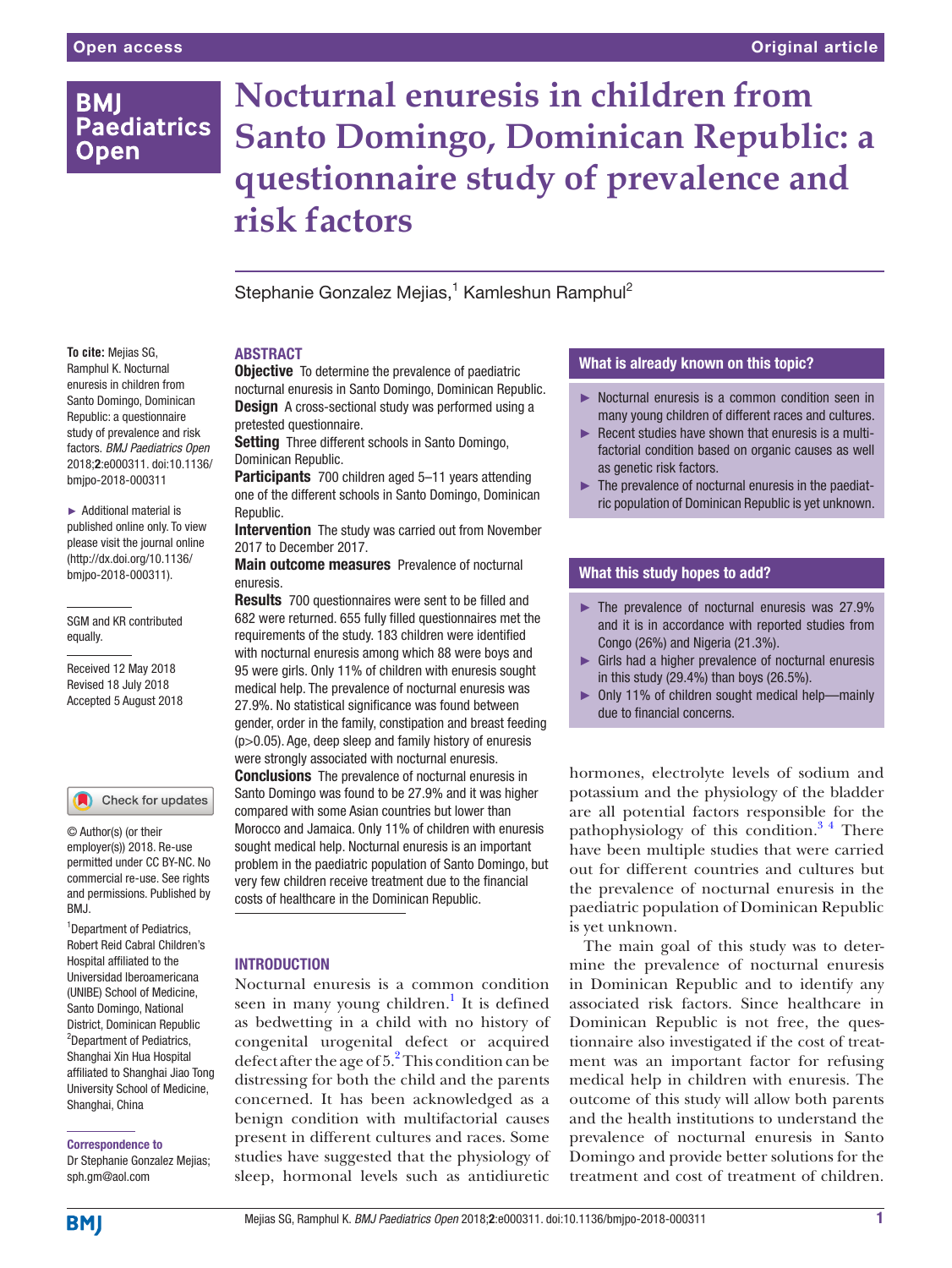Proper counselling, education and information can also be done following this study.

## Materials and methods

### Study design and participants

A cross-sectional study was conducted among children attending three primary schools in Santo Domingo, Dominican Republic, from November 2017 to December 2017. The study population was randomly selected to include children aged 5–11, from different social strata among different schools in Santo Domingo, Dominican Republic.

A questionnaire was designed to help detect children with nocturnal enuresis and different risk factors[\(supple](https://dx.doi.org/10.1136/bmjpo-2018-000311)[mentary file 1](https://dx.doi.org/10.1136/bmjpo-2018-000311)) It was first prepared in English and then translated into Spanish (predominant language in Santo Domingo). The questionnaire was assessed for content validity and modified accordingly by several experts. Appropriate drafting and editing was done and the final version was pilot tested with a small batch of 100 students. The questionnaires were sent to be filled in by the parents and data collection in all schools was performed with the help of the Dean and teachers. Parents were also advised to keep a sleep journal for the children to improve accuracy of the data. A contact number was included to answer any questions the parents had while undertaking the questionnaire.

A total of 682 questionnaires were returned and 655 fully filled questionnaires were considered for the study. Children were then further divided into different age groups, namely: 5–7, 7–9 and 9–11years of age. The questionnaire consisted of a set of 22 questions involving age, sex, order in the family, presence of deep sleep, history of constipation, family history of nocturnal enuresis, breast feeding history and management of the condition by parents.

### Statistical analysis

Data were analysed using SPSS V.24.0 (SPSS) for windows and  $X^2$  test was used to study the associations between categorical variables. Differences were considered significant when p<0.05.

### **RESULTS**

Out of 700 questionnaires distributed among the schools, 682 were returned with a response rate of 97.4%. After meticulous selection, 655 fully filled questionnaires were considered for this study. Twenty-seven questionnaires were excluded as they were not completely filled in. Out of the 655 children, 332 (50.7%) were boys and 323  $(49.3\%)$  were girls.

A total of 183 children (27.9%) were identified with primary enuresis among which 88 were boys and 95 were girls. The frequency of enuresis was further subdivided into three age groups. Eighty-six children between 5 and 7years of age, 65 children between 7 and 9years of age and 32 children between 9 and 11years of age were

<span id="page-1-0"></span>Table 1 Prevalence and factors associated with nocturnal enuresis in children from Santo Domingo, Dominican Republic

|                                      | Enuretic (%) | Non-enuretic (%) P values |         |
|--------------------------------------|--------------|---------------------------|---------|
| <b>Sex</b>                           |              |                           | 0.407   |
| Male                                 | 88 (26.5)    | 244 (73.5)                |         |
| Female                               | 95 (29.6)    | 228 (70.6)                |         |
| Age (years)                          |              |                           | < 0.001 |
| $5 - 7$                              | 86 (38.2)    | 139 (61.8)                |         |
| $7 - 9$                              | 65 (29.3)    | 157 (70.7)                |         |
| $9 - 11$                             | 32 (15.4)    | 176 (84.6)                |         |
| <b>First child</b>                   |              |                           | 0.058   |
| Yes                                  | 83 (24.7)    | 253 (75.3)                |         |
| <b>No</b>                            | 100(31.3)    | 219 (68.7)                |         |
| Deep sleep                           |              |                           | < 0.001 |
| Yes                                  | 121 (45.3)   | 146 (54.7)                |         |
| <b>No</b>                            | 62 (16.0)    | 326 (84.0)                |         |
| Constipation                         |              |                           | 0.158   |
| Present                              | 38 (23.6)    | 123 (76.4)                |         |
| Absent                               | 145 (29.4)   | 349 (70.6)                |         |
| Family history                       |              |                           | < 0.001 |
| Paternal                             |              |                           |         |
| Present                              | 140 (56.2)   | 109 (43.8)                |         |
| Absent                               | 43 (10.6)    | 363 (89.4)                |         |
| Maternal                             |              |                           | < 0.001 |
| Present                              | 133(52.0)    | 123 (48.0)                |         |
| Absent                               | 50(12.5)     | 349 (87.5)                |         |
| Breast feeding up to age of 4 months |              |                           | 0.365   |
| Present                              | 133 (29.0)   | 326 (71.0)                |         |
| Absent                               | 50 (25.5)    | 146 (74.5)                |         |

diagnosed with nocturnal enuresis. Eighty-three parents (51%) admitted that the cost of medical treatment was the main reason for avoiding any medical help. Statistical significance between age, paternal history, maternal history, deep sleep and nocturnal enuresis was found in this study, as seen in [table](#page-1-0) 1. Gender, order in the family, constipation and breast feeding were not statistically relevant to nocturnal enuresis.

A total of 163 children (89.0%) who had enuresis did not seek medical help for their condition. The parents opted for self-help strategies among which 134 (82.2%) restricted fluid intake in the child at least 1hour before bedtime and 122 (74.9%) parents woke up the child to empty their bladder. Twenty children (11%) sought help from a doctor and three children needed further evaluation.

### **DISCUSSION**

This is the first study done in Santo Domingo, Dominican Republic, to determine the prevalence of nocturnal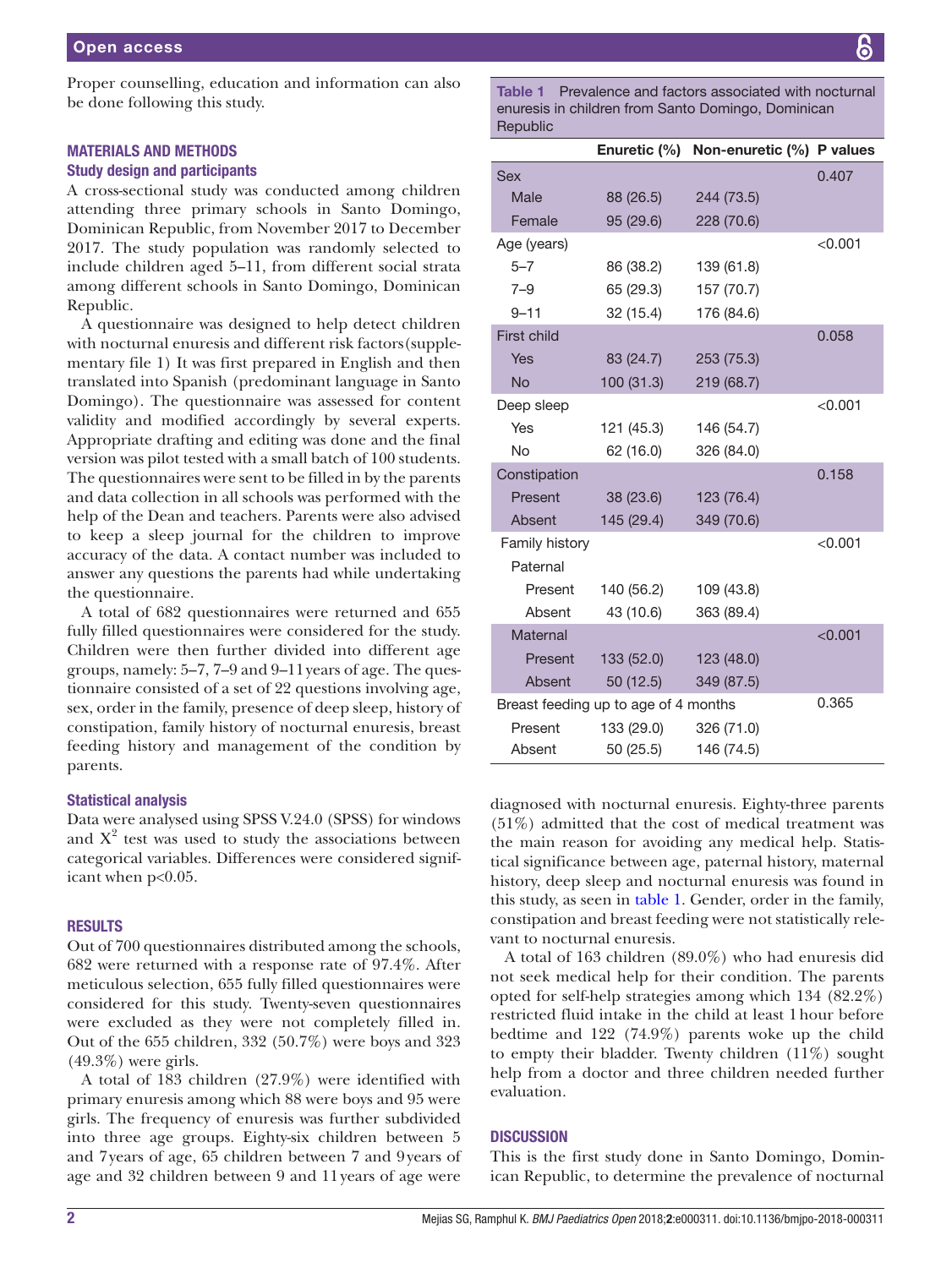enuresis among children aged 5–11. The prevalence of nocturnal enuresis was 27.9% and it is in accordance with reported studies from Congo  $(26\%)^5$  $(26\%)^5$  and Nigeria  $(21.3\%)$ <sup>[6](#page-3-2)</sup> but slightly higher in comparison with India  $(12.6\%)$ , Finland  $(8.2\%)^8$  and Bangkok  $(3.9\%)$  $(3.9\%)$  $(3.9\%)$ . The prevalence in this study was lower than Morocco  $(35.0\%)$ <sup>10</sup> and Jamaica  $(50\%)$ <sup>11</sup>. The differences can be attributed to different sample sizes and selection criteria in terms of age and definition of nocturnal enuresis.

Girls had a higher prevalence of nocturnal enuresis in this study (29.4%) than boys (26.5%) with similar results being reported in Congo,<sup>[5](#page-3-1)</sup> Turkey<sup>12</sup> and Thailand.<sup>[9](#page-3-5)</sup> The prevalence of enuresis in this study decreased with increasing age and a statistical significance confirmed the findings of multiple studies.<sup>5 13–15</sup> Breast feeding is considered important for the first 4months of life but no statistical significance was found in this study which is in accordance with Gümüş *et al*'s study.[12](#page-3-8) Singh *et al*[16](#page-3-9) found a higher prevalence of enuresis in children who were not breast fed during the first 4months of life. There was however no control group in their study and further studies should be carried out to understand the relationship between breast feeding and enuresis.

Presence of an enuresis history on the maternal or paternal side has often been associated with a higher risk of enuresis in the child $17-19$  and a similar conclusion was reached in this study. Previous study has shown that regions on chromosomes 8, 12 and 13 were associated with a higher risk of nocturnal enuresis in the child. $20$ Deep sleep has been linked with nocturnal enuresis in this study and similar findings were reported.<sup>[5](#page-3-1)</sup> However, proper sleep studies should be performed as suggested by Yeung *et al*. [21](#page-3-12)

Healthcare in Dominican Republic is not completely free and easily accessible to everyone. Eighty-three parents (51%) admitted that the cost of medical treatment was the main reason for avoiding any medical help. The Dominican Republic is classified by the WHO as a middle-income country. They, however, noted that there is a major gap between economic classes and the lower class families are most affected. In our study, parents have also expressed concerns about the cost of travelling for treatments. An improvement to the current situation can involve biannual visits by physicians to assess the conditions in schools and provide appropriate care and follow-ups for enuresis for free or at a discounted fee.

The management of nocturnal enuresis in hospitals and health clinics in Dominican Republic involves several steps. A pretreatment evaluation is done by the physician to rule out any history that could raise concern. The initial treatment includes reassurance and starting a diary to monitor fluid intake at night, frequency of bedwetting and any encopresis. In some cases, the parents have to be properly educated that the children are not to be blamed and they should not be punished for bedwetting. Bedwetting alarms are also used in cases of frequent bedwetting and the progress is evaluated by the physician. This usually requires regular follow-ups and in some cases, a

psychological evaluation to rule out any event that might be contributing to the condition is also done. In severe and persistent cases, the physician might consider the use of drugs such as desmopressin. However, their use is not common in Santo Domingo for mild to moderate cases.

The study found out that 20  $(11\%)$  children sought medical help and only three children have not responded to bedwetting alarms. Prevention measures adopted by parents who did not seek medical attention included fluid restriction at least 1hour before sleep (82.2%) and waking the child up to empty their bladder (74.8%). Families in Australia mostly opted for fluid restriction whereas in the USA and New Zealand the majority woke their children up to void their bladder.<sup>[22 23](#page-3-13)</sup>

Despite some limitations, the current study is the first to investigate the prevalence of nocturnal enuresis in children from Santo Domingo, Dominican Republic. An improvement to the current study and questionnaire would include the annual income of each household. It can provide an insight on the financial cut-off for seeking medical help. This concept was included in our initial set of 100 questionnaires. Only 13% of the parents reported their annual income and it was removed from the final draft used as parents in Dominican Republic were not willing to share that information. It is, however, strongly encouraged to be included in other studies, if the parents are willing to share. A broader study in the population of Dominican Republic through different cities will be helpful to identify children who are at risk for severe enuresis and proper education and prevention can be provided to parents to better help the children concerned.

Acknowledgements The authors thank all the parents and children who participated in the study and the deans and teachers who helped in collecting the data.

Contributors SGM, the corresponding author, contributed in collecting the data, organising the study, and takes final responsibility for the decision to submit for publication. KR was involved in the set-up of the study, the statistical analysis of the data and writing of the article.

Funding The authors have not declared a specific grant for this research from any funding agency in the public, commercial or not-for-profit sectors.

Competing interests None declared.

Patient consent Parental/guardian consent obtained

Ethics approval The ethics committee of each school read and approved the research.

Provenance and peer review Not commissioned; externally peer reviewed.

Data sharing statement All the data in the study are available to researchers via a data request to the corresponding author.

Open access This is an open access article distributed in accordance with the Creative Commons Attribution Non Commercial (CC BY-NC 4.0) license, which permits others to distribute, remix, adapt, build upon this work non-commercially, and license their derivative works on different terms, provided the original work is properly cited, appropriate credit is given, any changes made indicated, and the use is non-commercial. See: <http://creativecommons.org/licenses/by-nc/4.0/>.

#### **REFERENCES**

1 Yeung CK. Nocturnal enuresis in Hong Kong: different Chinese phenotypes. *[Scand J Urol Nephrol Suppl](http://www.ncbi.nlm.nih.gov/pubmed/9165598)* 1997;183:17–21.